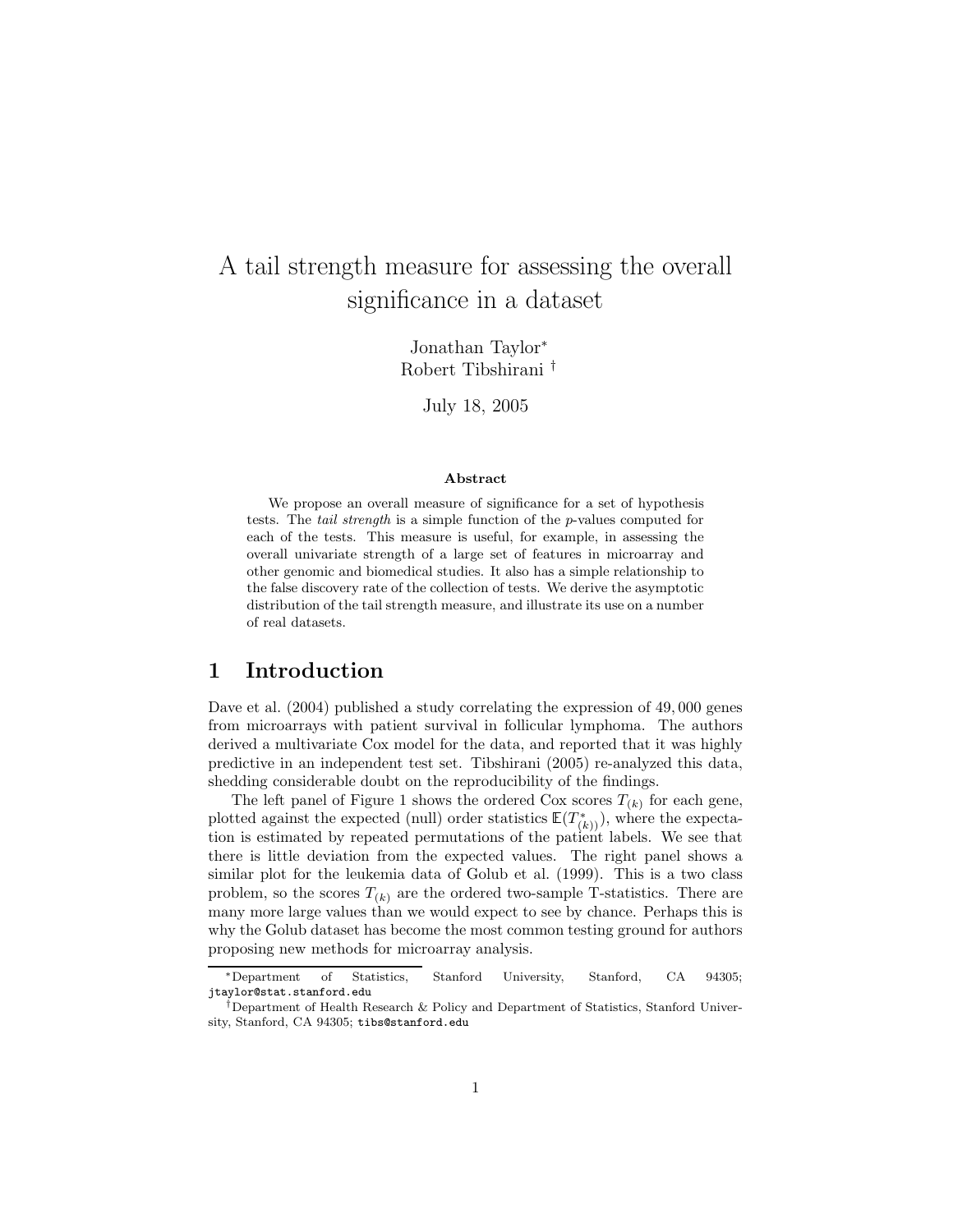

Figure 1: Test statistics (one per gene) from the follicular lymphoma data (left) and leukemia data (right). Each plot shows the observed test statistics versus the expected order statistics under the null hypothesis.

In the re-analysis of the Dave et al. (2004) data, it became clear that if there was predictive power in this dataset, it was very subtle. As seen in the left panel of Figure 1, the univariate effects of the genes seem to be very small. From this experience, we felt it would be useful to have a general quantitative measure of the univariate strength of a large set of predictors. Such a measure could be routinely reported, as an indication of the predictive strength in a dataset. Of course such a measure would not capture any multivariate or interactive effects that might be present.

In this paper we propose a measure of overall significance, called the "tail strength". We derive its asymptotic distribution and illustrate its use on a number of real datasets. We also relate our measure to the false discovery rate and the area under the ROC curve.

### 2 Tail strength

### 2.1 Definition

We first define our measure based on a set of  $p$ -values. Later, we give an equivalent form in terms of test statistics. We assume that we have null hypotheses  $H_{0i}$ , and associated p-values  $p_i$   $i = 1, 2, \ldots m$ . Let the ordered p-values be  $p_{(1)} \leq p_{(2)} \ldots \leq p_{(m)}$ .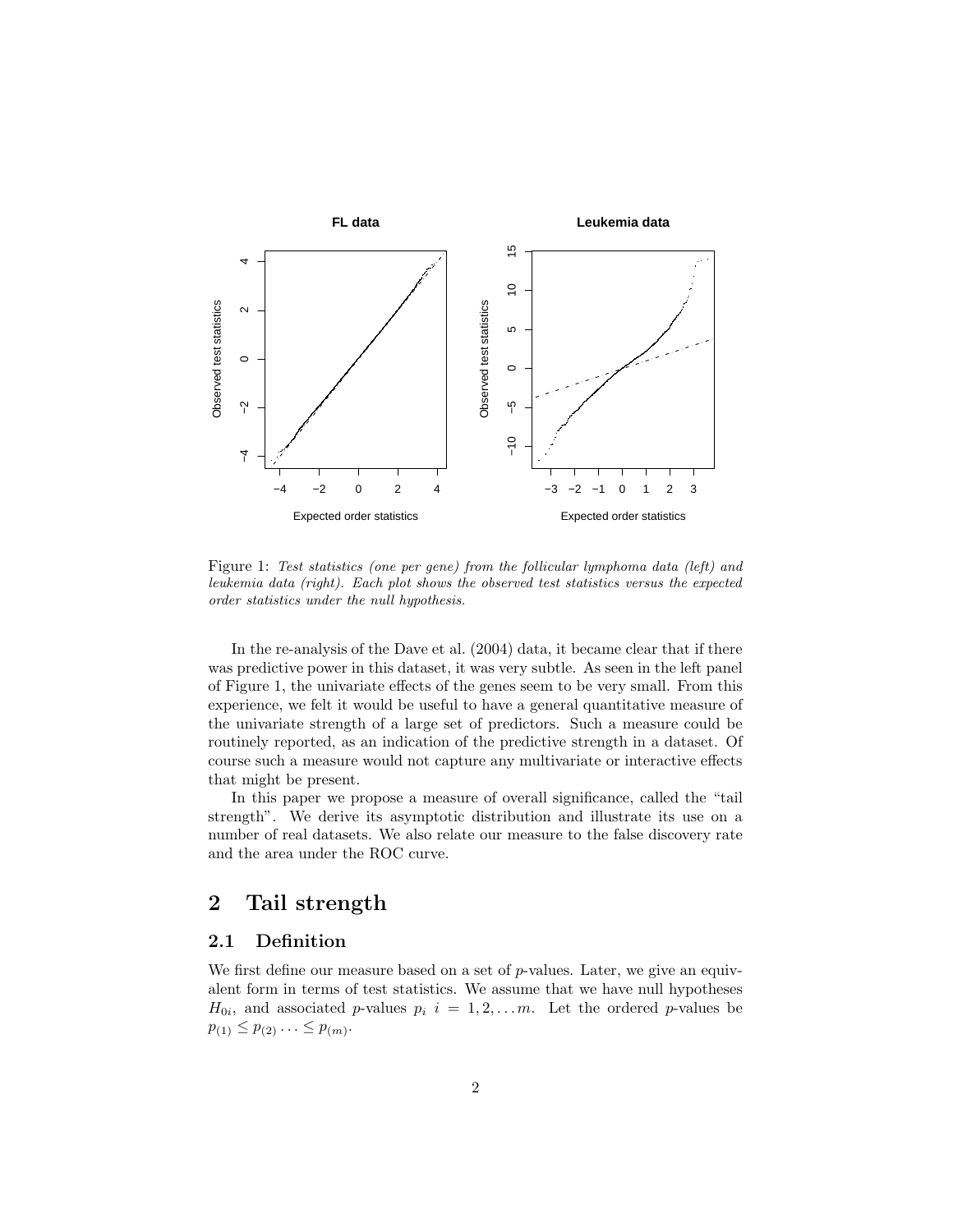We define the Tail Strength as

TS
$$
(p_1, ..., p_m) = \frac{1}{m} \sum_{k=1}^{m} \left( 1 - p_{(k)} \frac{m+1}{k} \right).
$$
 (1)

Now under the global null hypothesis, each  $p_k$  has a uniform distribution, so that the expected value of the k<sup>th</sup> smallest  $p_{(k)}$  is  $k/(m+1)$  and TS has expectation zero. The tail strength measures the deviation of each  $p$ -value from its expected value:  $p_{(k)} < k/(m+1)$  causes  $1 - p_{(k)} \frac{m+1}{k}$  to be > 0. Thus large positive values of TS indicate evidence against the null hypothesis, that is, it indicates that there are more small p-values than we would expect by chance. Note also that the particular form of TS will give more weight to the lowest  $p$ -values, so that it is most sensitive to deviations in the tail.

For the FL and leukemia datasets, TS equals −0.027 and 0.655, respectively. Hence the FL p-values are slightly *larger* than we would expect under the uniform distribution. In contrast, the leukemia genes are highly significant.

Figure 2 shows the tail strength measure applied to some simulated microarray data. There are 1000 genes (features) and 20 samples; all measurements are standard  $N(0, 1)$ , except for the first 100 genes in the second 10 samples, which were generated as  $N(\Delta, 1)$ . The Figure shows tail strength divided by its standard error, from 100 realizations at each of 7 different values of ∆. We see that TS has the desired behavior: it is centered around zero, when the overall null hypothesis holds ( $\Delta = 0$ ) and then becomes more and more positive as  $\Delta$ increases.

#### 2.2 Tail strength for test statistics

There is an equivalent form for tail strength in terms of test-statistics  $T_k$ ,  $k =$  $1, \ldots, m$ . Suppose we have a null distribution  $\text{Prob}_0$  for these statistics, derived from a set of permutations or asymptotic theory. This yields a set of p-values

$$
p_{(k)} = \text{Prob}_0(|T|^* \ge |T_{(m-k)}|) \tag{2}
$$

where  $|T_{(1)}| \leq |T_{(2)}| \ldots \leq |T_{(m)}|$  are the test statistics ordered by absolute value. Then

$$
TS = \frac{1}{m} \sum_{k=1}^{m} \left( \frac{k - p_{(k)} \cdot (m+1)}{k} \right).
$$
 (3)

Each term is the proportion of test statistics that exceed the expected number, when testing at value  $T_{(k)}$ . Thus for example the value 0.655 for the leukemia data indicates that there are (on average) 65.5% more significant test statistics than we would expect by chance.

#### 2.3 Relationship to FDR

The quantity TS is closely related to the False Discovery Rate (FDR) (Benjamini & Hochberg 1985, Efron et al. 2001, Storey 2002, Efron & Tibshirani 2002, Genovese & Wasserman 2002).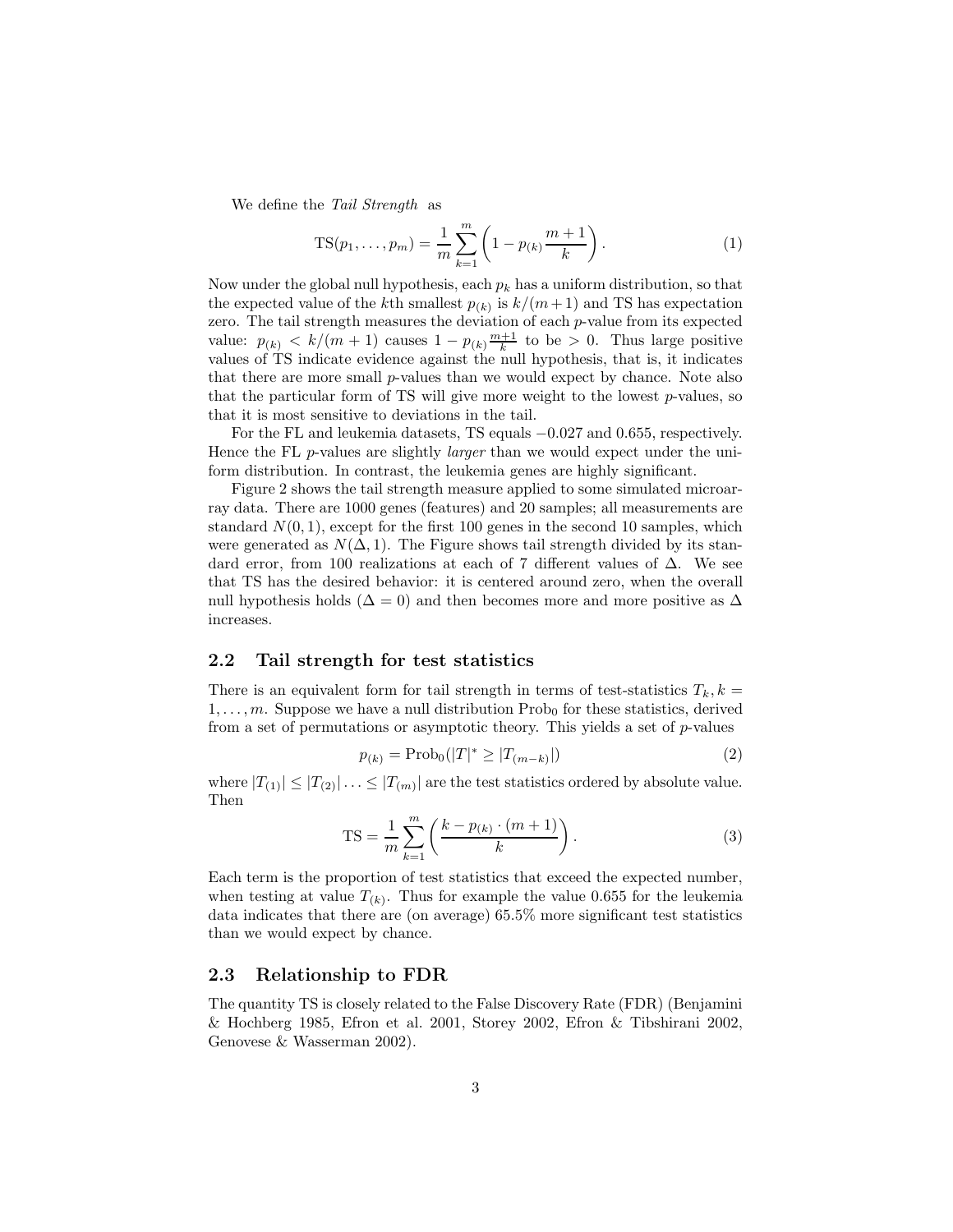

Figure 2: Simulated microarray data: 1000 genes and 20 samples, and we wish to compare the first ten samples to the second ten. All measurements are standard Gaussian, except for the first 100 genes in samples 11-20, which have mean ∆. Shown are 100 realizations of tail strength divided by its standard error, at each value of ∆. A horizontal line is drawn at the upper 95% point 1.645.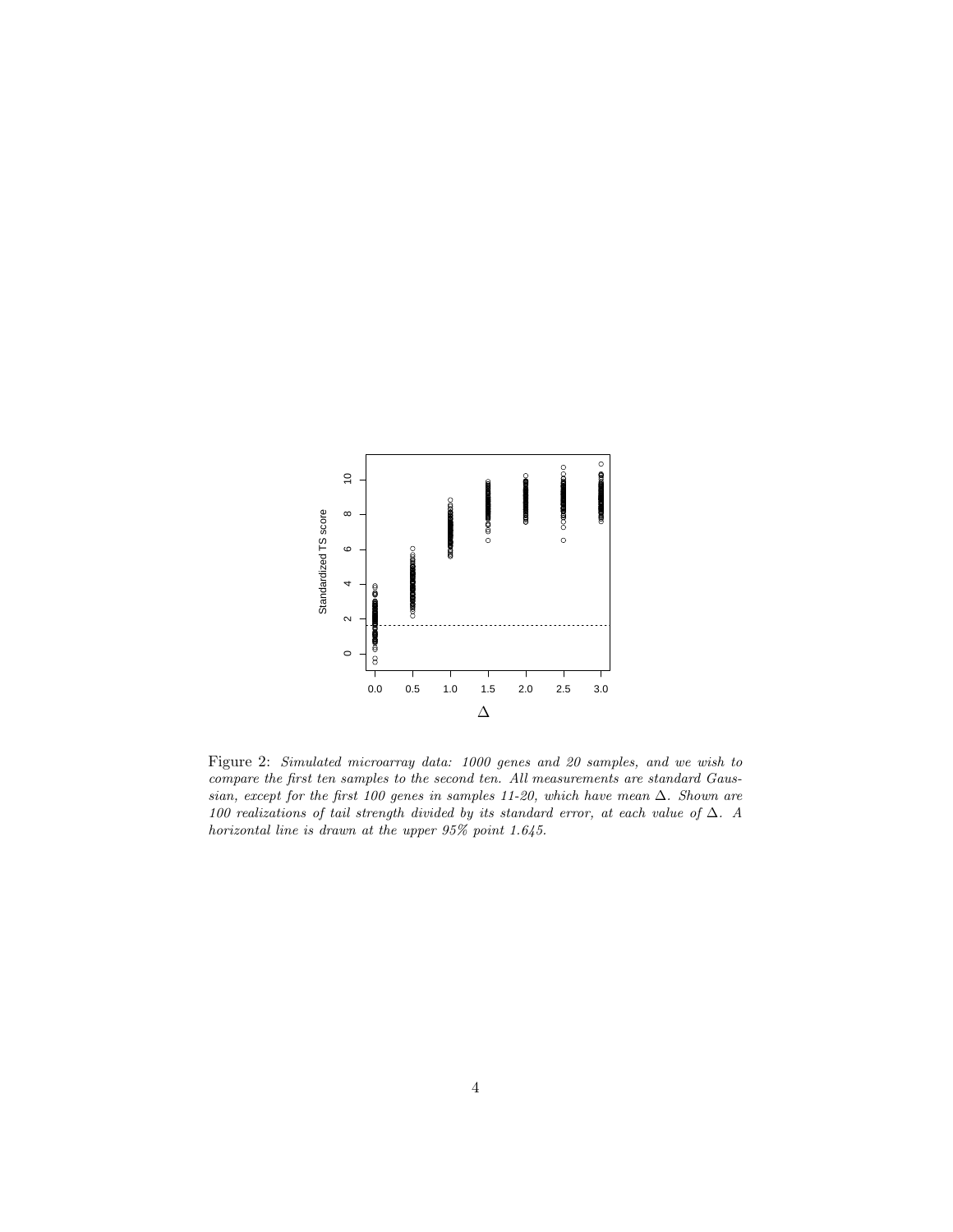Table 1: Possible Outcomes from m Hypothesis Tests

|                  | Accept   Reject   Total |                |
|------------------|-------------------------|----------------|
| Null True        |                         | m <sub>0</sub> |
| Alternative True |                         | m <sub>1</sub> |
|                  |                         | m.             |

We first review the FDR. Table 1 displays the various outcomes when testing m null hypotheses  $H_{0i}, 1 \leq i \leq m$ . The quantity V is the number of false positives (Type I errors), while  $R$  is the total number of hypotheses rejected, which depends on the testing procedure.

The false discovery rate (FDR) (Benjamini & Hochberg 1985) is defined the expected value of  $V/R \cdot 1_{\{R>0\}}$ . If the decision rule is a thresholding rule, then one can define the following plug-in estimate of FDR at  $p$ -value  $x$  (Storey (2002), Storey et al. (2004))

$$
\widehat{\text{FDR}}(x) = \frac{x}{\widehat{F}_m(x)} \cdot 1_{\{\widehat{F}_m(x) > 0\}}, \qquad 0 \le x \le 1 \tag{4}
$$

where

$$
\widehat{F}_m(x) = \frac{\#\{p_i : p_i \le x\}}{m} \tag{5}
$$

the empirical CDF of the *p*-values  $p_1, \ldots, p_m$ .

There is a Bayesian model for this setting, that we will find useful in our later analysis. Given a prior *null* probability,  $\pi_0$  and an alternative distribution  $F_1$ , the Bayesian model for observing m p-values is the following: for  $1 \leq i \leq m$ independently

- 1. generate  $H_{0,i} \sim \text{Bernoulli}(\pi_0);$
- 2. if  $H_{0,i} = 0$ , generate  $p_i \sim \text{Unif}(0,1)$ , else generate  $p_i \sim F_1$ .

Under this model, it is easy to see that the  $p$ -values are unconditionally i.i.d. with distribution

$$
F = \pi_0 \cdot \text{Unif}(0, 1) + (1 - \pi_0) \cdot F_1.
$$

Further, without any constraint on  $F_1$ , the parameter  $\pi_0$  is obviously unidentifiable.

In Efron & Tibshirani (2002) and Storey (2002) it is shown that under this model

$$
\mathbb{E}\left(\widehat{\text{FDR}}(x)\big|\widehat{F}(x)>0\right)=\frac{\pi_0\cdot x}{F(x)}.
$$

For extensions to large samples, see Storey et al. (2004).

Finally we can derive the relationship between tail strength and FDR. Looking at the plug-in estimate (4), it is easy to see that

$$
TS = \sum_{k=1}^{m} \left( 1 - p_{(k)} \cdot \frac{m+1}{k} \right) \simeq \sum_{k=1}^{m} \left( 1 - p_{(k)} \cdot \frac{m}{k} \right) = \sum_{k=1}^{m} [1 - \widehat{\text{FDR}}(p_k)]. \tag{6}
$$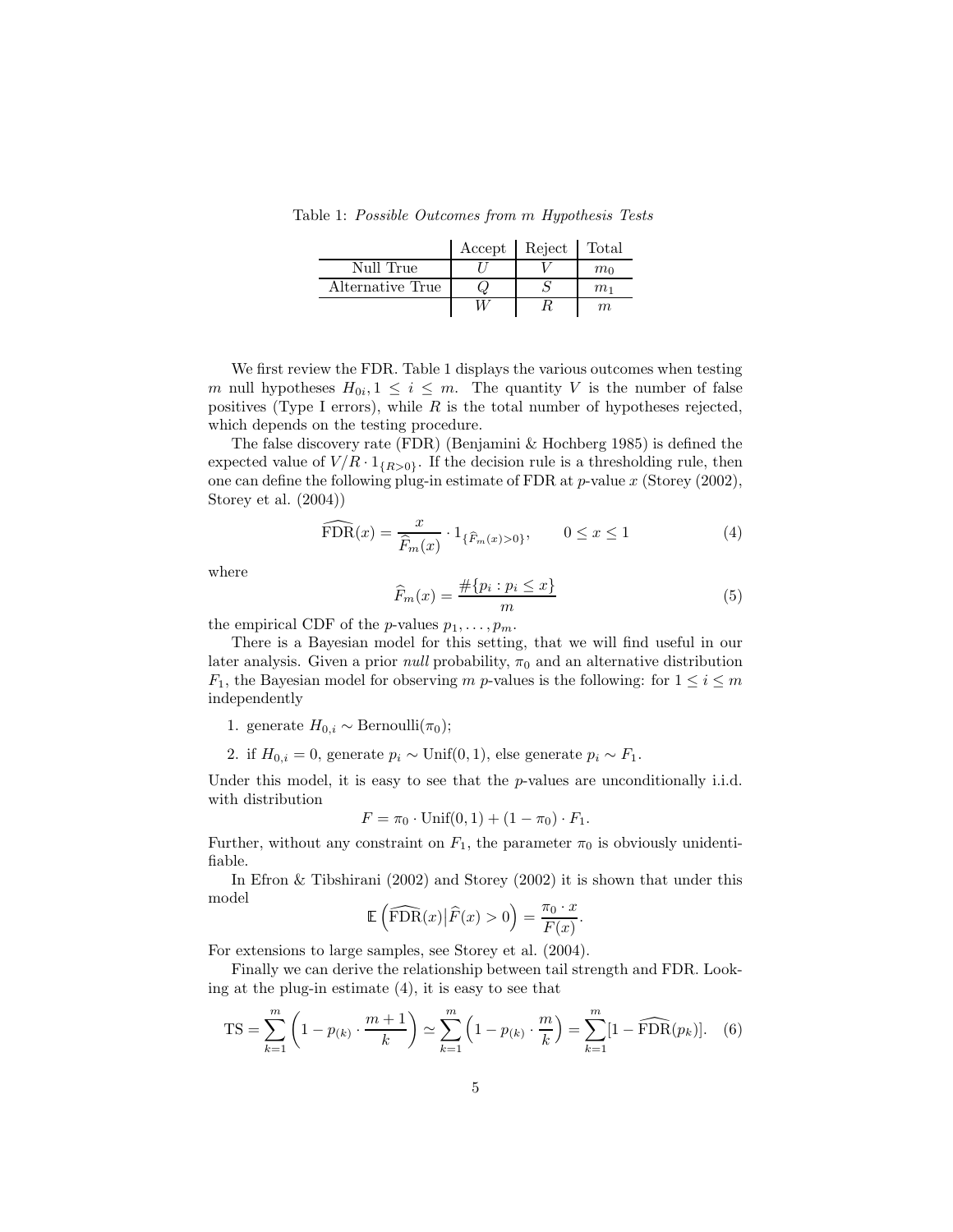

Figure 3: A graphical description of tail strength. It measures a kind of area under the curve  $1-FDR(x)$  (red), evaluating this function at the observed p-values  $p_k$  (blue).

Figure 3 gives a graphical interpretation of the simple relationship (6): TS measures a kind of area under the curve  $1 - \widehat{FDR}(x)$ , evaluating this function at the observed p-values  $p_k$ . Hence the faster  $1 - \widehat{FDR}(x)$  goes to one  $(\widehat{FDR}(x))$ drops to zero) as  $x \downarrow 0$ , the higher TS. Further, the tighter the p-values are bunched up near 0, the larger TS.

Another way of seeing that TS can be phrased directly in terms of the test statistics (as in (3)) comes from the fact that the expression  $\widehat{FDR}$  in (6) can be computed on the scale of the test statistics or the p-values. Therefore, TS is unchanged under any one-to-one transformation of the p-values, and is not tied to the choice of test statistic used to test each null hypothesis  $H_{0i}$ ,  $1 \leq i \leq m$ .

When the  $p$ -values are i.i.d. with distribution  $F$ , the following result, proven in Section 3, is therefore not surprising

$$
\mathbb{E}(\text{TS}) \overset{m \to \infty}{=} \mathbb{E}(1 - \text{FDR}(X)), \qquad X \sim F \tag{7}
$$

where

$$
FDR(x) = \frac{x}{F(x)}
$$
\n(8)

is the population FDR, with the unknown proportion of true null hypotheses  $\pi_0$ set to 1. In other words, the tail strength statistic estimates the average amount by which the true false discovery rate function falls below its null value of 1, with the average computed with respect to the true distribution of  $p$ -values.

If  $F$  is stochastically dominated by  $Unif(0, 1)$  then TS is asymptotically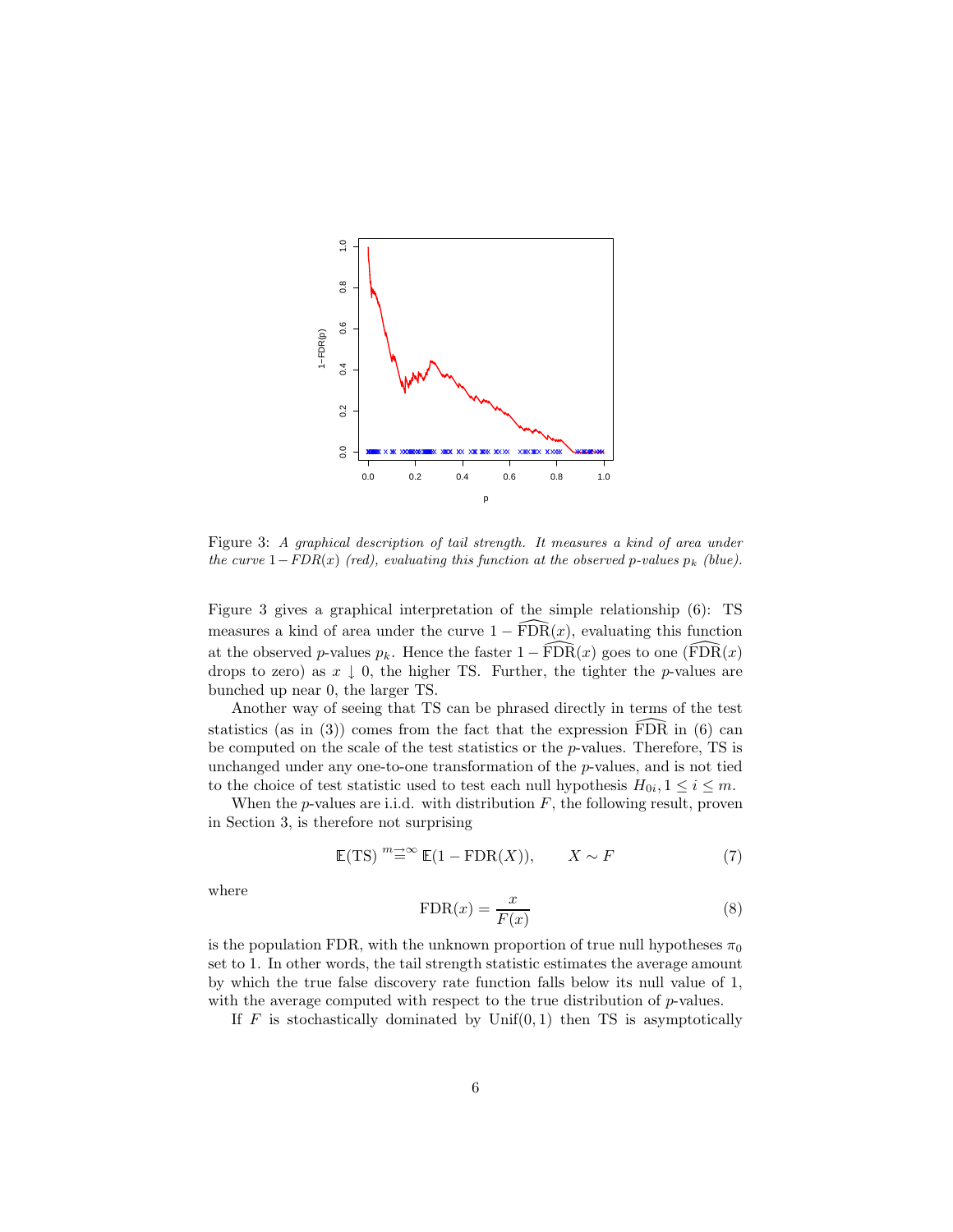normal with variance

$$
Var(TS) \stackrel{m \to \infty}{\simeq} \frac{C(F)}{m} \tag{9}
$$

where  $C(F) \leq 1$  if  $F(x) \geq x$  for each x in [0, 1]. We use the approximation

$$
Var(TS) \approx 1/m \tag{10}
$$

in all of our applications of tail strength.

Note that the quantity  $m_1 = m - m_0$  measures how many non-null genes there are in the dataset. Various authors have studied this as a measure of univariate strength (cf. (Benjamini & Hochberg 2000, Storey et al. 2004)). However, this does not really measure *how different* the non-null  $p$ -values are from  $Unif(0, 1)$ . Further, in the Bayesian model described earlier, this parameter is not identifiable without some constraint on the alternatives. In contrast, tail strength is identifiable and measures *how far* the non-null  $p$ -values are from Unif $(0, 1)$ .

### 3 Asymptotic properties of tail strength

In the false discovery rate (FDR) setting, previous work has shown that examination of the limiting behavior of (estimates of) FDR and local FDR is useful in understanding what the various techniques are doing in a population setting. In this section, we carry out a similar analysis for TS.

We can write

$$
TS = -\frac{1}{m} \sum_{k=1}^{m} \left( p_{(k)} - \frac{k}{m+1} \right) \frac{m+1}{k}
$$
  
\n
$$
\approx -\frac{1}{m} \sum_{k=1}^{m} \left( p_{(k)} - \frac{k}{m} \right) \frac{m}{k}
$$
  
\n
$$
= -\frac{1}{m} \sum_{k=1}^{m} \sum_{j=1}^{k} \frac{m}{k} \left( p_{(j)} - p_{(j-1)} - \frac{1}{m} \right)
$$
  
\n
$$
= -\sum_{j=1}^{m} \left( p_{(j)} - p_{(j-1)} - \frac{1}{m} \right) \left( \sum_{k=j}^{m} \frac{1}{k} \right).
$$

Under  $H_0$ , the spacings of order statistics are distributed as

$$
s_j = p_{(j)} - p_{(j-1)} \sim \frac{\xi_j}{\sum_{i=1}^{m+1} \xi_i}
$$

where  $\xi_i \sim \text{Exp}(1)$  are i.i.d. exponential random variables.

This suggests that TS should be asymptotically normally distributed, at least under  $H_0$ , because it is the sum of approximately independent random variables. In fact, TS is also asymptotically normally distributed when the pvalues are identically distributed with distribution  $F$ , as in the Bayesian model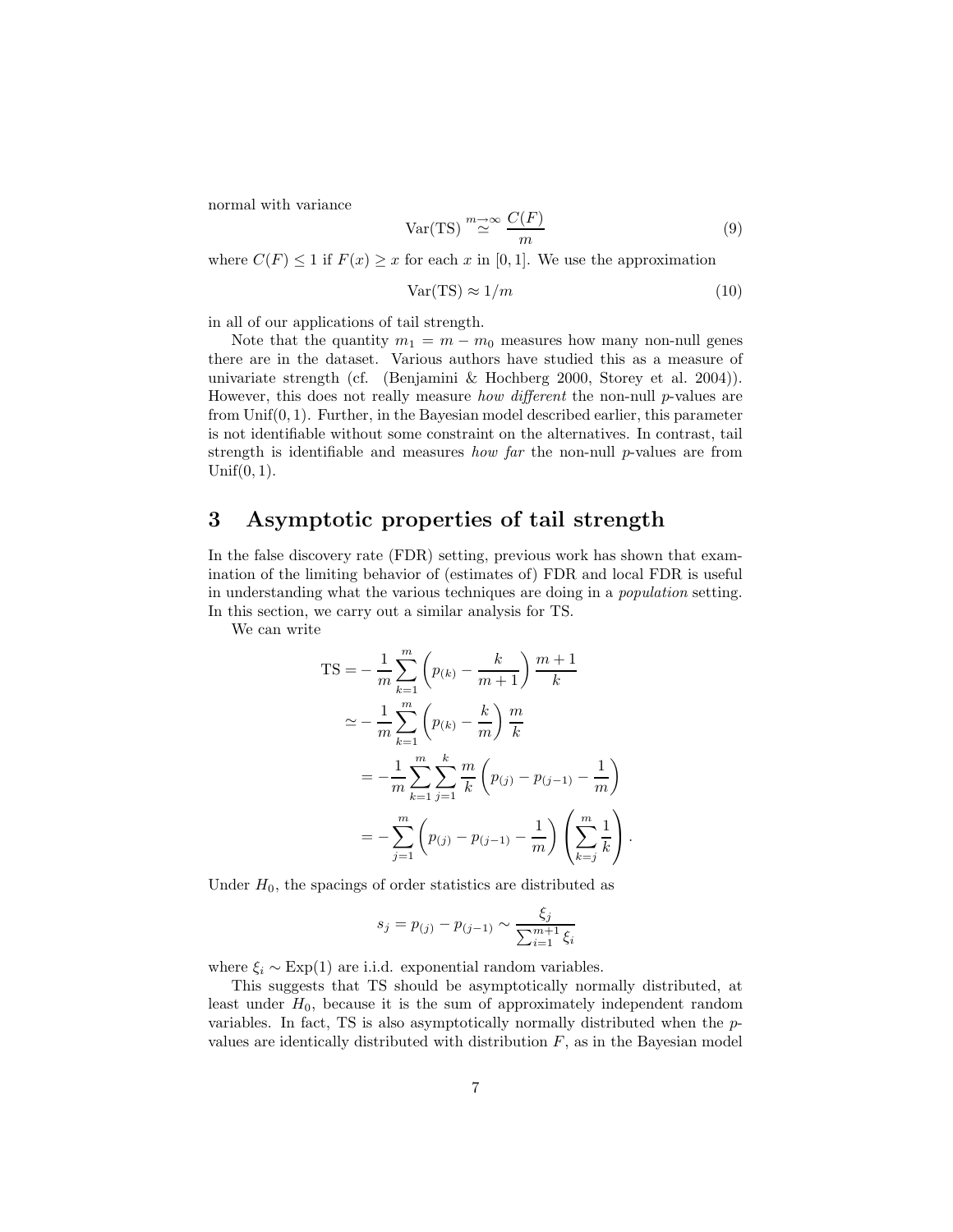of Storey (2002). We could alternatively assume that some fixed proportion  $\pi_0$  of the *p*-values are i.i.d. Unif(0, 1), and the remaining are i.i.d. from some distribution  $F_1$  such that

$$
F = \pi_0 \cdot \text{Unif}(0, 1) + (1 - \pi_0) \cdot F_1.
$$

This is the mixture model used in the development of local FDR by Efron et al. (2001) and Efron & Tibshirani (2002). This assumption would not likely change the essence of our main result, only complicate the proofs.

We begin by expressing  $(1)$  in yet another way, in terms of quantile processes. Let

$$
\widehat{Q}_m(q) = \widehat{F}_m^{-1}(q) = \inf\{x : \widehat{F}_m(x) > q\}
$$
\n(11)

be the quantile process of the p-values and

$$
Q(q) = F^{-1}(q) = \inf\{x : F(x) > q\}
$$
\n(12)

be the population quantile function.

Given the definition of  $Q_m$ , it is not hard to see that

$$
\widehat{Q}_m\left(\frac{k}{m}\right) = p_{(k)}, \qquad \forall \ 1 \leq k \leq m.
$$

Using this fact, the expression (1) takes the form of a Riemann sum

$$
TS(p) \simeq \frac{1}{m} \sum_{k=1}^{m} \left( 1 - p_{(k)} \frac{m}{k} \right)
$$
  
= 
$$
\frac{1}{m} \sum_{k=1}^{m} \frac{(k/m - Q(j/m)) + (Q(j/m) - \hat{Q}_m(j/m))}{k/m}
$$
  

$$
\xrightarrow{m \to \infty} \int_0^1 1 - \frac{Q(x)}{x} dx + \int_0^1 \frac{Q(x) - \hat{Q}_m(x)}{x} dx.
$$
 (13)

Such an expression is simpler to analyze than (1), using some results from the theory of quantile processes.

If Q is Riemann integrable, the first expression converges to

$$
\int_0^1 \left(1 - \frac{Q(x)}{x}\right) \, dx.
$$

If, further, F has a density, then making the substitution  $u = Q(x)$  we see that this expression is equal to (7).

The result we will use from the theory of quantile processes (Barrio 2004) is the following: under  $H_0$ 

$$
m^{1/2} \left( \hat{Q}_m(x) - Q(x) \right)_{0 \le x \le 1} \stackrel{D}{=} (B_x)_{0 \le x \le 1} \tag{14}
$$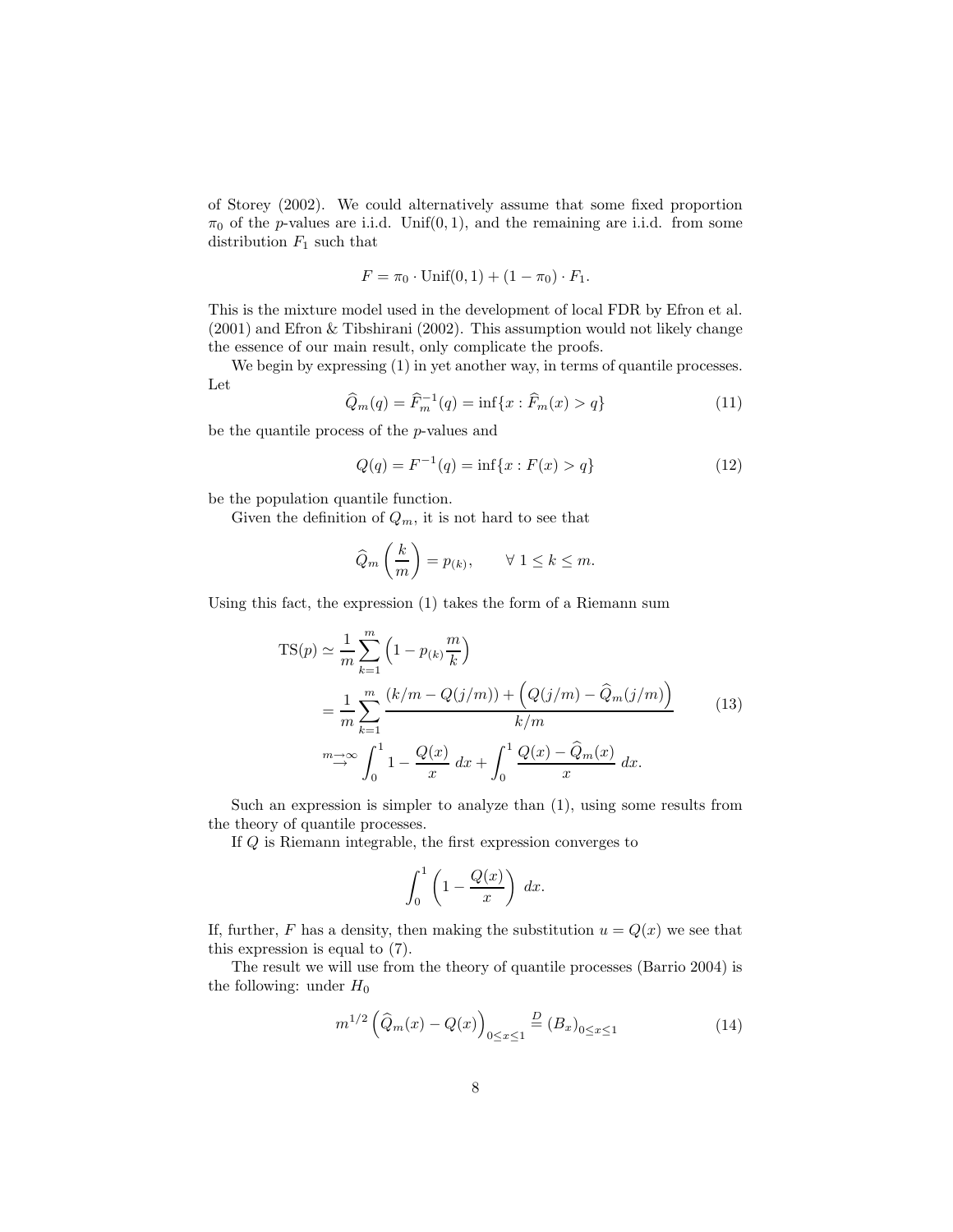where  $(B(x))_{0 \le x \le 1}$  is a standard Brownian bridge. That is, a continuous Gaussian process on  $[0, 1]$  with mean 0 and covariance function

$$
Cov(B(x), B(y)) = \min(x, y) - xy, \qquad 0 \le x, y \le 1. \tag{15}
$$

Suppose the *p*-values are i.i.d. with distribution  $F$ , where  $F$  is twicedifferentiable with strictly positive density  $f$  on  $(0, 1)$  then (Barrio 2004)

$$
m^{1/2}\left(\widehat{Q}_m(x) - Q(x)\right)_{0 \le x \le 1} \Rightarrow \left(\frac{B_x}{f(Q(x))}\right)_{0 \le x \le 1}.\tag{16}
$$

This suggests that

$$
m^{1/2}(\text{TS} - \mathbb{E}(\text{TS})) \Rightarrow \int_0^1 \frac{B_x}{xf(Q(x))} dx \stackrel{D}{=} \int_0^1 \frac{B_{F(x)}}{F(x)} dx.
$$

A straightforward application of Theorem 1 of (Shorack 1972), combined with the comments above suffices to prove the following result.

**Theorem 3.1** Under the Bayesian model of Storey (2002), suppose that  $F(x) \geq$ x. Then, if F has density f, as  $m \to \infty$ , TS is asymptotically normally distributed with mean

$$
\mathbb{E}(\text{TS}) \stackrel{m \to \infty}{=} \mathbb{E}(1 - FDR(X)), \qquad X \sim F
$$

and variance

$$
Var(m^{1/2}(\text{TS} - \mathbb{E}(\text{TS})) \stackrel{m \to \infty}{\to} \int_0^1 \int_0^1 \left( \frac{\min(x, y)}{xy} - 1 \right) dQ(x) dQ(y).
$$

**Remark:** Actually,  $F$  need not even have a density, for the central limit to hold above, though the expected value will be changed slightly. If  $F$  has density f, then under the hypothesis  $F(x) \geq x$ 

$$
\int_0^1 \int_0^1 \left( \frac{\min(F(x), F(y))}{F(x)F(y)} - 1 \right) dx dy = 2 \cdot \int_0^1 \int_y^1 \left( \frac{1}{F(x)} - 1 \right) dx dy
$$
  

$$
\leq 2 \cdot \int_0^1 \int_y^1 \left( \frac{1}{x} - 1 \right) dx dy
$$
  

$$
= 1
$$

so the variance under  $H_0$  is an upper bound.

## 4 Relationship of TS to area under the ROC curve

In the diagnostic testing literature (cf. (Hanley & McNeil 1982, Pepe 2003)), the ROC curve is used to discriminate between two samples. Such a curve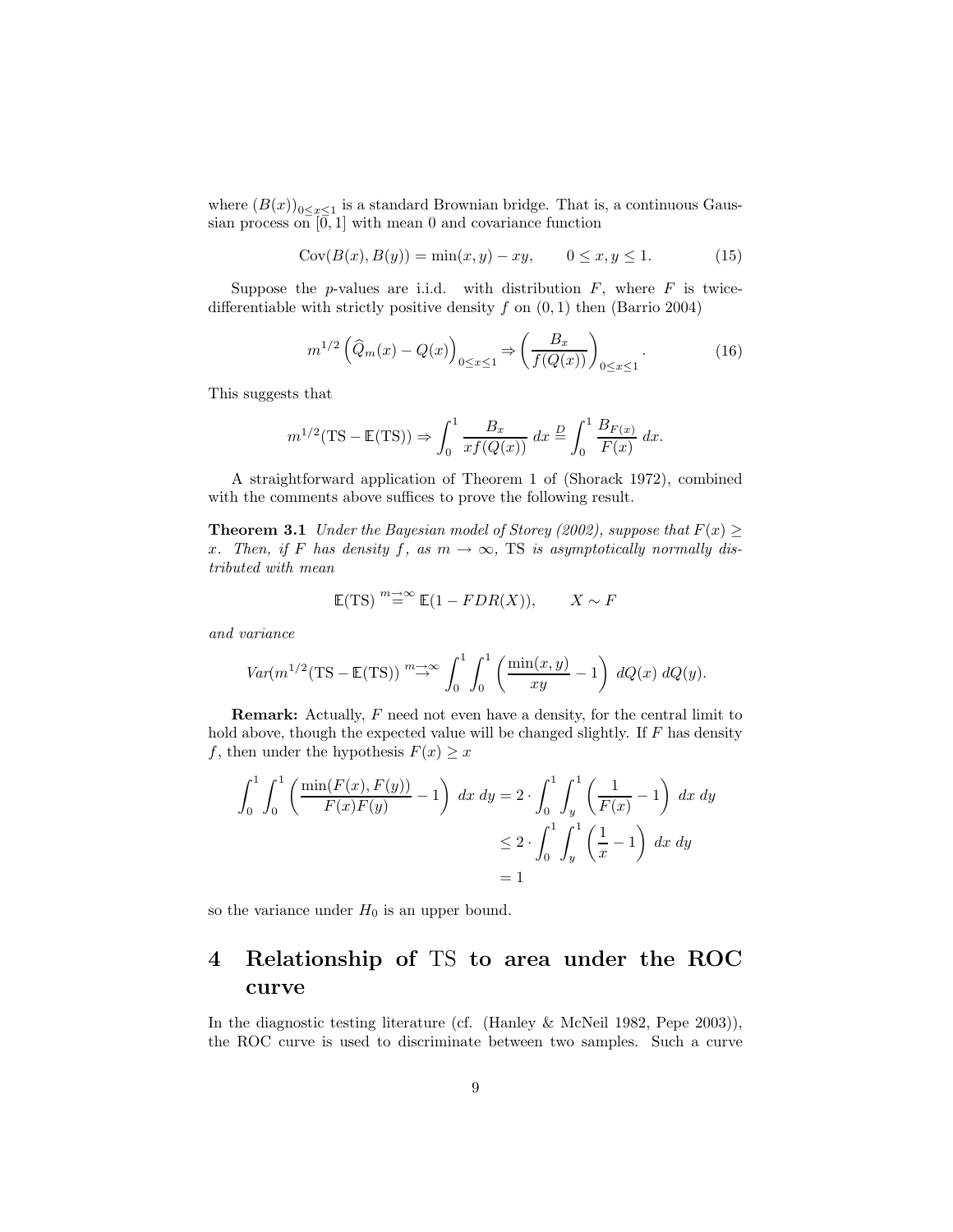can also be constructed to compare a sample of test statistics to a given null distribution. A commonly used summary of the ROC curve is the area under the ROC curve. In the two-sample setting, the area is essentially equivalent to the Mann-Whitney test statistic (Hanley & McNeil 1982). This measure places equal weight on departures from  $Unif(0, 1)$  without focusing on the most interesting region, the tail of the test statistics. One solution is to only look at the area under the ROC curve up to some false positive level  $t_0$  (Pepe 2003), but the choice of  $t_0$  is somewhat arbitrary. Here we show that the tail strength measure is related to a weighted area under such an ROC curve, weighted to accentuate the tail of the test statistics.

It is well known (Hanley & McNeil 1982) that for two independent samples  $\{p_1, \ldots, p_{m_0}\}$ <sup>IID</sup> Unif(0, 1) and  $\{q_1, \ldots, q_{m_1}\}$ <sup>IID</sup>  $\sim$  F that the expected area under the empirical ROC curve

$$
\widehat{ROC} = \{(\widehat{F}_{m_0}(x), \widehat{G}_{m_1}(x)), x \in [0,1]\}
$$

is

$$
\text{Prob}\left\{X \le Y\right\}, \qquad X \sim \text{Unif}(0, 1), Y \sim F.
$$

The measure TS is also closely related to the area under the ROC curve (Pepe 2003, Hanley & McNeil 1982). Let

$$
ROC = \{(F(x), x), x \in [0, 1]\}
$$

be the population ROC curve reflected along the line  $y = x$ . Suppose that  $X \sim \text{Unif}(0, 1)$  and  $Y \sim F$ , then

$$
\Pr\{X \le Y\} = \int_0^1 \Pr(X \le y | Y = y) f(y) \, dy = \int_0^1 y f(y) \, dy
$$

and this quantity is  $\frac{1}{2}$  if  $F = \text{Unif}(0, 1)$ . This suggests that the area under the (ROC) curve

$$
AUC - \frac{1}{2} = \int_0^1 (x - F(x)) f(x) dx = \int_0^1 (F^{-1}(x) - x) dx \tag{17}
$$

is a measure of departure from uniformity. It is positive whenever  $F(x) \leq x$ , or whenever the *p*-values are stochastically dominated by  $Unif(0, 1)$ . This quantity places equal weight on the differences for all values of  $x$  with no focus on the tail. One way to adjust it is to insert a weight into the expression (17)

$$
AUC - \frac{1}{2} = \int_0^1 (x - F(x))w(x) f(x)dx
$$
 (18)

The choice  $w(x) = x^{-1}$  corresponds to TS, in the asymptotic setting. In finite samples, the integral above is of course replaced by a Riemann sum.

The partial AUC proposed by Pepe (2003) also attempts to accentuate the tail

$$
pAUC(p_0) = \int_0^{p_0} (F^{-1}(x) - x) \, dx.
$$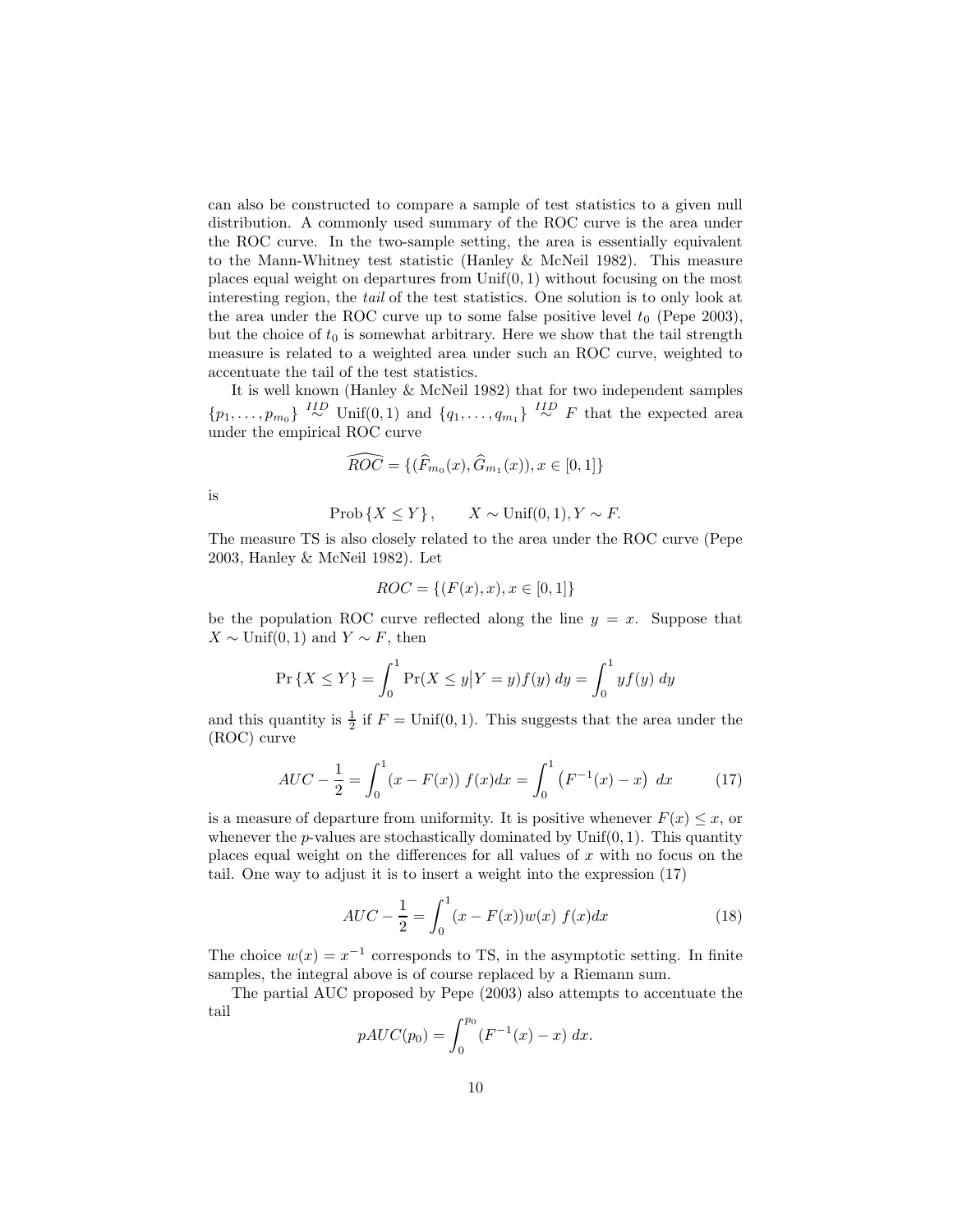This is of course equivalent to choosing a weight

$$
w(x) = 1_{[0,p_0]}(x)
$$

while ((17)). Setting  $w(x) = x^{-1}$ , which puts more weight on the tail, yields TS.

### 5 Real data examples

Figure 4 shows the tail strength measure and asymptotic 90% confidence intervals, applied to 12 different datasets. The datasets are summarized in Table 2. The first 9 datasets are from microarray studies, and all report positive findings. Most of these are described Dettling (2004), where some comparative analyses are also performed.

The remaining datasets are from neuroimaging studies. The datasets audover and aud-sent are from an auditory fMRI study (Taylor & Worsley 2005) with *aud-over* being overall activation, and *aud-sent* a measure of hemodynamic delay (Liao et al. n.d.) in response to different sentences. The dataset  $diT S$ comes from a DTI (Diffusion Tensor Imaging) dataset, studying pediatric differences in white matter in dyslexic and control cases (Deutsch et al. 2005), the p-values reflect local differences in direction of white matter fiber tracts and were studied in Schwartzmann et al. (2005).

All of the datasets (except for FL) show significant (non-zero) tail strengths of various degrees. For the subset of classification problems among these studies, Table 3 compares the estimated tail strength with the misclassification rate from the nearest shrunken centroid classifier (Tibshirani et al. 2001) [Results from other classifiers, given in (Dettling 2004), are quite similar]. The error rates were computed by repeated  $(2/3, 1/3)$  train-test splits of the data, except for the skin data which uses 14 fold cross-validation.

There is one interesting (qualitative) discrepancy in Table 3: the multi-class brain dataset shows very different behavior in tail strength and misclassification rate. The tail strength is high— 0.82 , but the misclassification rate seems poor  $(23.5\%)$ . The test statistic for each gene is an F-statistic— the ratio of betweenclass to within-class variance. Figure 5 shows the ordered test statistics versus their expected values under the null hypothesis. There is clearly more variation that we would expect by chance.

There are some possible explanations for the seeming discrepancy between tail strength and classification rate in the brain example. First note that with five classes, the base error rate is 80%, so that the value 23.5% is actually a substantial reduction in this rate. In addition, there only 42 cases in this dataset, so that the training set on which the classifiers were trained had only 28 cases on the average. For the five classes, the class-wise error rates were  $(15, 6, 6, 20, 57)\%$ . We computed the tail strengths for each class versus the rest (based on a two-sample t-statistic): they were (0.39, 0.53, 0.67, 0.54, 0.32). Hence class 5 has both a high error rate and a lower tail strength. It seems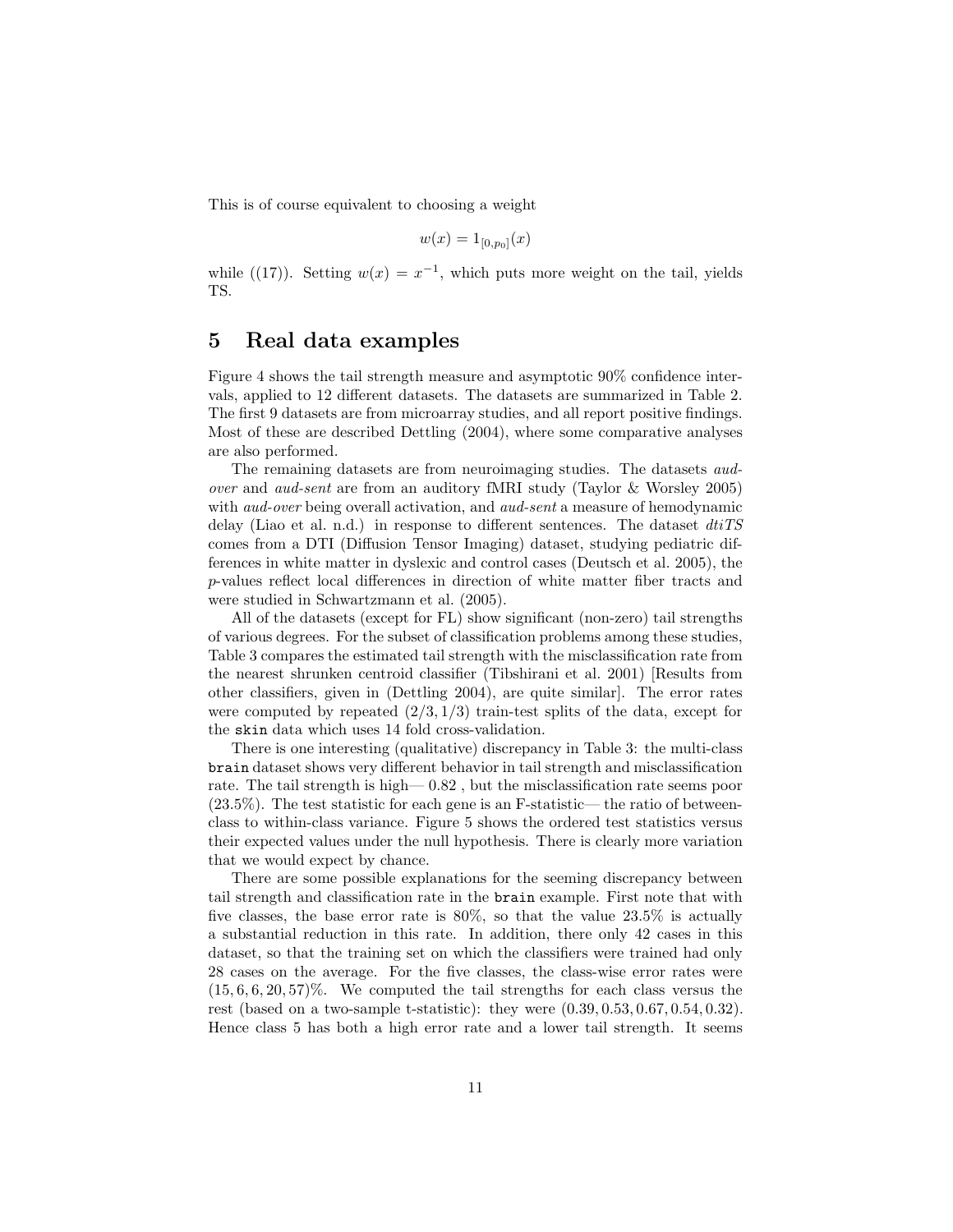

Figure 4: Tail strength measure computed on some real datasets. Shown are the TS measures along with 90% confidence intervals.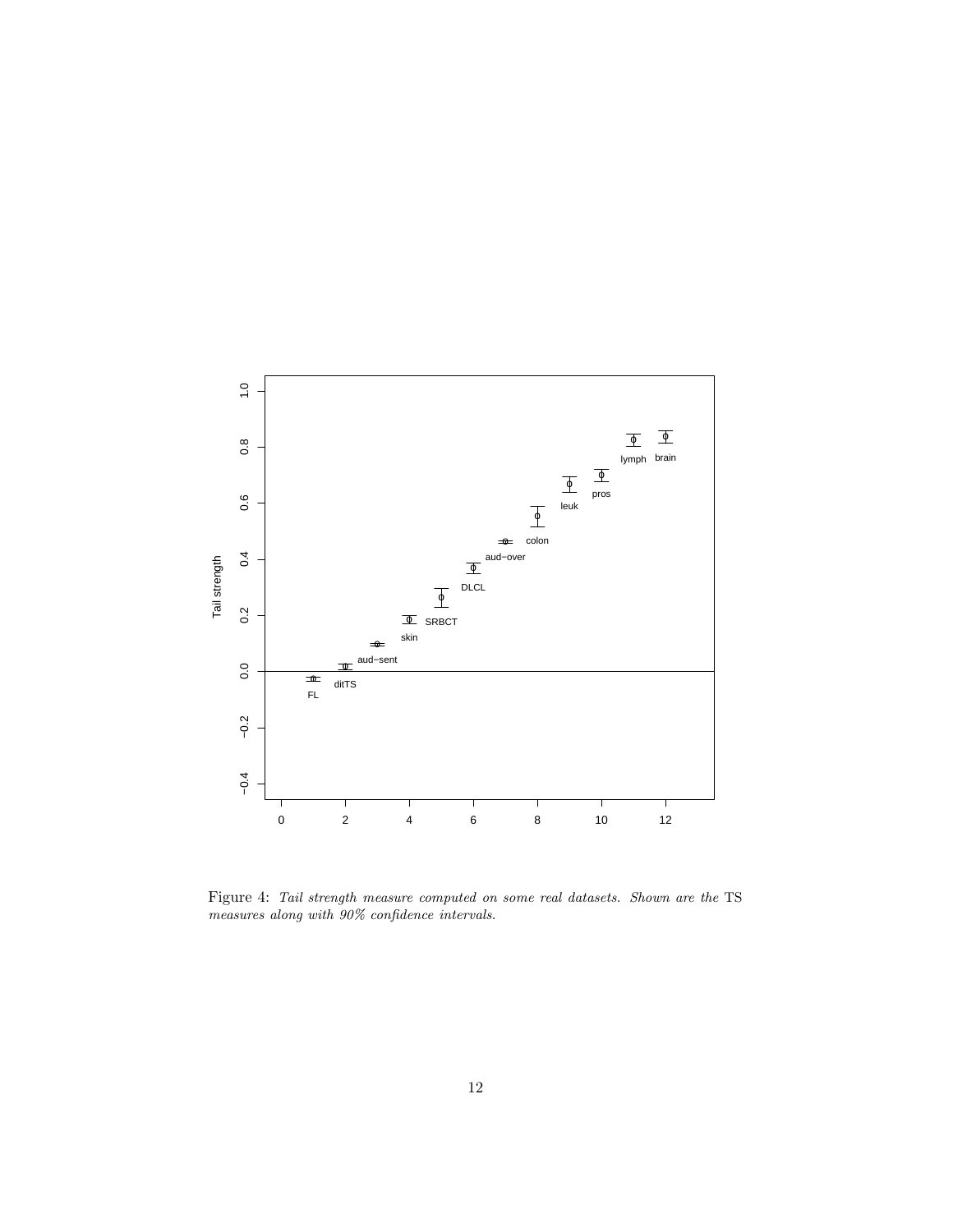| Name                         | Description              | $#$ Samples | $#$ Features | Source                     |
|------------------------------|--------------------------|-------------|--------------|----------------------------|
| Follicular lymphoma          | Microarray, Survival     | 93          | 44,928       | Dave et al. $(2004)$       |
| Skin cancer                  | Microarray, Two classes  | 58          | 12625        | Rieger et al. $(2004)$     |
| Diffuse large cell lymphoma  | Microarray, Survival     | 240         | 7399         | Rosenwald et al. (2002)    |
| Small round blue cell tumors | Microarray, Four classes | 63          | 2308         | Khan et al. $(2001)$       |
| Colon cancer                 | Microarray, Two classes  | 62          | 2000         | Alon et al. $(1999)$       |
| Leukemia                     | Microarray, Two classes  | 72          | 3571         | Golub et al. $(1999)$      |
| Prostate cancer              | Microarray, Two classes  | 102         | 6033         | Singh et al. $(2002)$      |
| Brain cancer                 | Microarray, Five classes | 22          | 5597         | Pomeroy et al. (2002)      |
| Lymphoma                     | Microarray, Two classes  | 62          | 4026         | Alizadeh et al. (2000)     |
| aud-over                     | FMRI                     | 15          | 187782       | Taylor & Worsley $(2005)$  |
| aud-sent                     | FMRI                     | 15          | 187762       | Taylor & Worsley $(2005)$  |
| $dt$ i $TS$                  | Diffusion tensor imaging | 12          | 20931        | Schwartzmann et al. (2005) |

Table 2: Summary of datasets for Figure 4

| Dataset      | Tail strength | % Misclassification rate |
|--------------|---------------|--------------------------|
| Lymphoma     | 0.82          | 1.7                      |
| <b>Brain</b> | 0.82          | 23.5                     |
| <b>SRBCT</b> | 0.77          | 2.4                      |
| Prostate     | 0.70          | 8.9                      |
| Leukemia     | 0.68          | 3.6                      |
| Colon        | 0.55          | 13.5                     |
| Skin         | 0.18          | 20.1                     |

Table 3: Tail strengths and misclassification rates (test set or cross-validated), for the classification problems in Table 2. Classification was done using nearest shrunken centroids.

that the overall tail strength, based on the F-statistic for all five classes, fails to capture the difficulty in predicting class five.

### 6 Discussion

.

The tail strength measure seems to be potentially useful for assessing the overall significance of a set of hypothesis tests. For example, it gives a quantitative idea of the overall univariate association between a large set features, such as the genes in a microarray study, and an outcome of interest. We suggest that the tail strength could be routinely reported in such studies, to give the reader a crude idea of the significance in a complex dataset.

In Statistics, there is of course a long history and a substantial literature in the area of multiple hypothesis testing With the flury of applications in genomics, there has been a resurgence of interest in this area: see e.g. Dudoit et al. (2000) for a summary. Our work has a close relationship to the false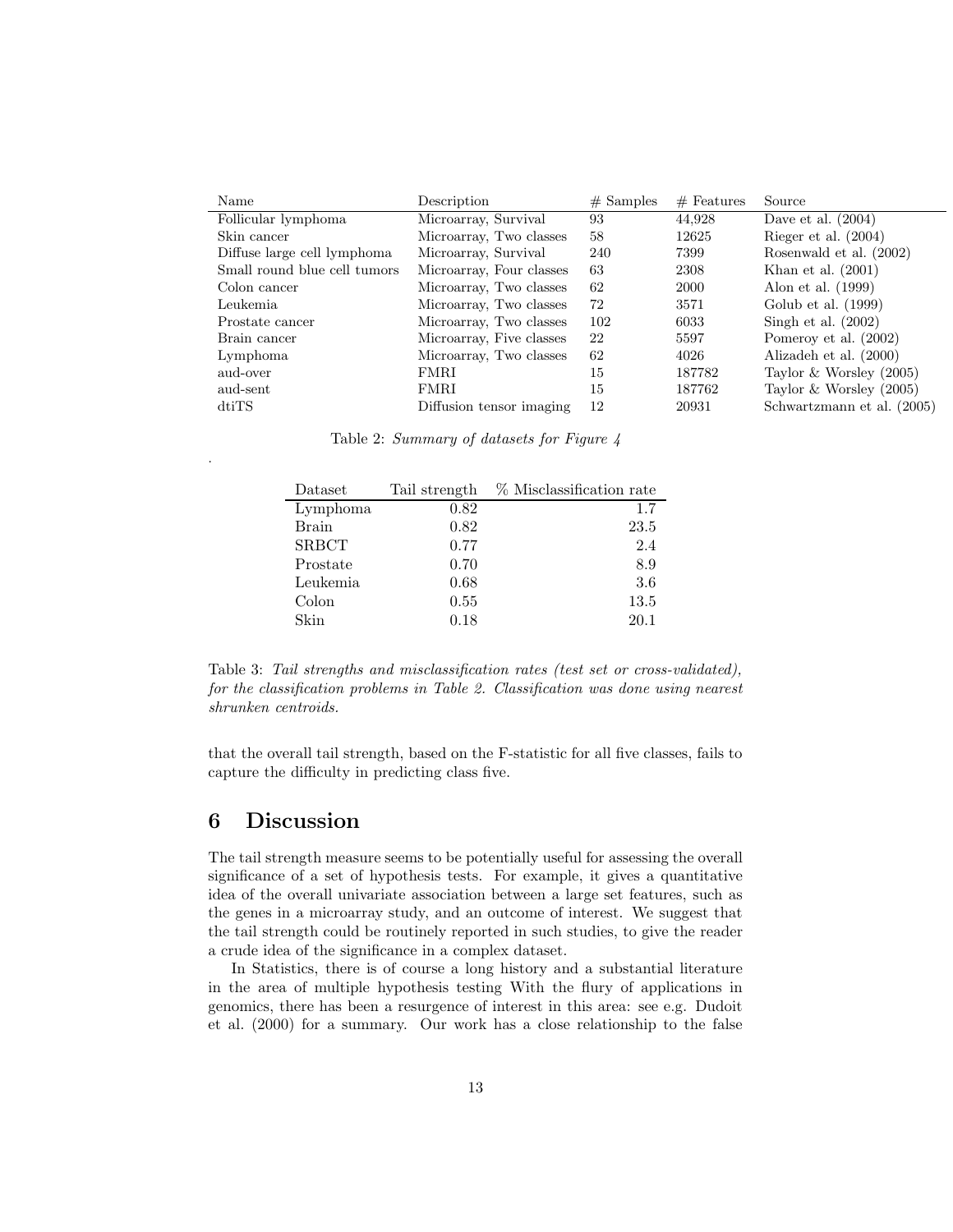

Figure 5: Brain data: ordered statistics (F-statistics) versus their expected values under the null hypothesis.

discovery rate approach to multiple testing, as we have shown in Section 2.3. There is recent work of ? (Section 5), in which quantities similar to tail strength are considered, based on a local version of the false discovery rate.

Another concept that seems connected to tail strength is the *higher criticism* of Donoho & Jin (2004), generalizing an idea introduced by Tukey in 1976. They define

$$
HC_m = \max_{\{1 \le i \le \alpha_0 \cdot m\}} \sqrt{m} (i/m - p_{(i)}) / \sqrt{p_{(i)} (1 - p_{(i)})}
$$
(19)

for some  $\alpha_0 > 0$ . This statistic is designed as an overall summary of the p-values, and they prove that is optimal for detecting certain sparse patterns of p-values. They also show that the asymptotic  $\alpha$  percentile for  $HC_m$  is of size  $\sqrt{\log \log m}$ . We attempted some numerical comparisons of  $HC_m$  with tail strength on the datasets in this paper, but were not successful. The presence of some very small p-values made the denominator very small and caused the statistic to blow up. In addition, it wasn't clear how to choose  $\alpha_0$  and the significance cutpoint in finite samples. We leave this comparison for future study.

In summary, the tail strength measure proposed here is simple to compute, with no parameters that require adjustment. It must be stressed, however, that it does not measure all of the interesting structure that might be present in a dataset. When applied to univariate association measures, it does not capture interactions or multivariate effects that might exist.

Acknowledgments: We would like to thank Brad Efron for helpful com-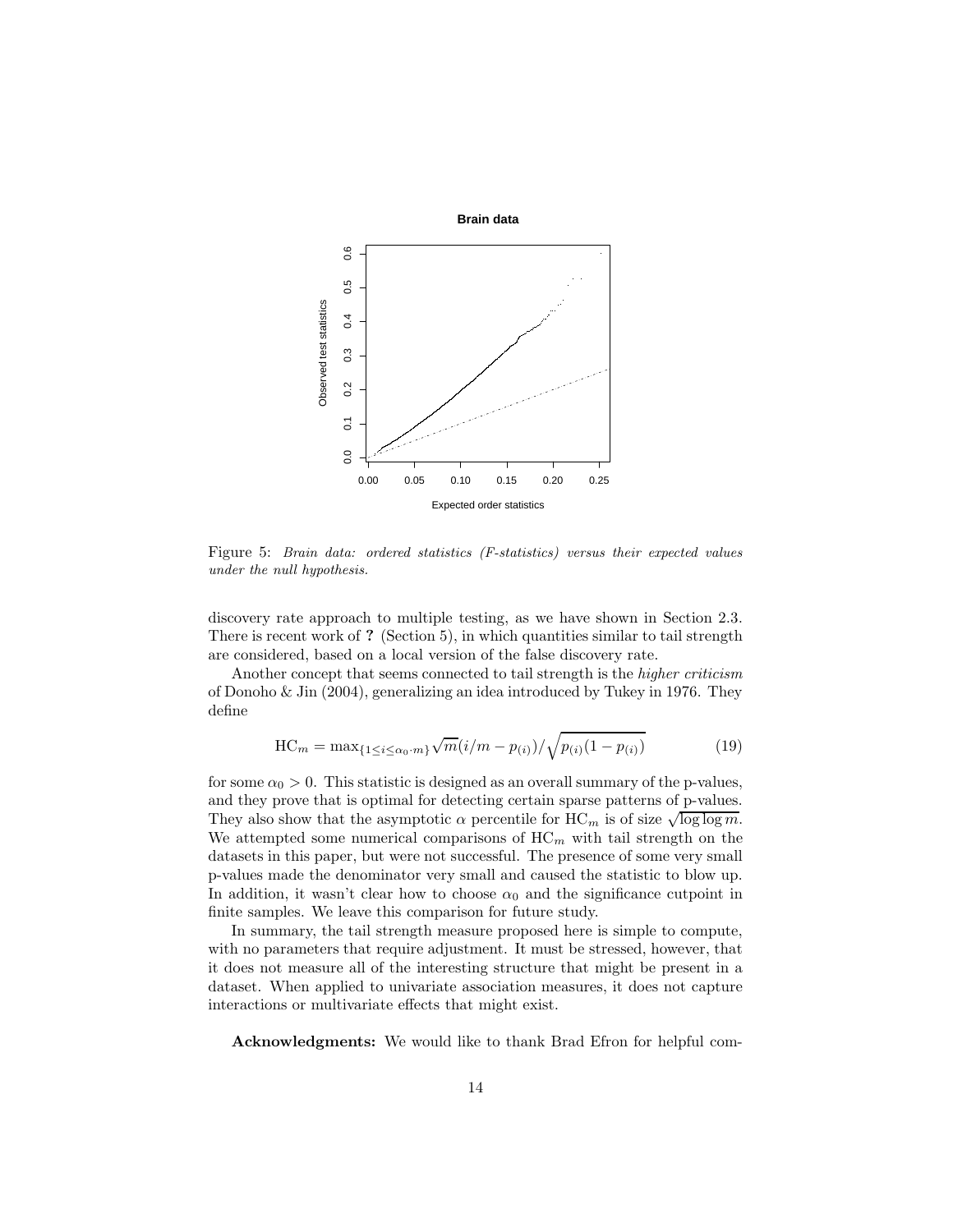ments. Tibshirani was partially supported by National Science Foundation Grant DMS-9971405 and National Institutes of Health Contract N01-HV-28183.

### References

- Alizadeh, A., Eisen, M., Davis, R. E., Ma, C., Lossos, I., Rosenwal, A., Boldrick, J., Sabet, H., Tran, T., Yu, X., J., P., Marti, G., Moore, T., Hudsom, J., Lu, L., Lewis, D., Tibshirani, R., Sherlock, G., Chan, W., Greiner, T., Weisenburger, D., Armitage, K., Levy, R. Wilson, W., Greve, M., Byrd, J., Botstein, D., Brown, P. & Staudt, L. (2000), 'Identification of molecularly and clinically distinct substypes of diffuse large b cell lymphoma by gene expression profiling', Nature 403, 503–511.
- Alon, U., Barkai, N., Notterman, D., Gish, K., Ybarra, S., Mack, D. & Levine, A. (1999), 'Broad patterms of gene expression revealed by clustering analysis of tumor and normal colon tissues probed by oligonucleotide arrays', Proc. Nat. Acad. Sciences 96, 6745–6750.
- Barrio, E. (2004), Empirical and quantile processes in the asymptotic theory of goodness of fit tests. Available online: http :  $//www.eio.wa.es/ems/Goodness_of_fit-Laredo_2004.pdf.$
- Benjamini, Y. & Hochberg, Y. (1985), 'Controlling the false discovery rate: a practical and powerful approach to multiple testing', J. Royal. Stat. Soc. B. 85, 289–300.
- Benjamini, Y. & Hochberg, Y. (2000), 'On the adaptive control of the false discovery fate in multiple testing with independent statistics', J. Educ. Behav. Stat.  $25(1)$ , 60-83.
- Dave, S. S., Wright, G., Tan, B., Rosenwald, A., Gascoyne, R. D., Chan, W. C., Fisher, R. I., Braziel, R. M., Rimsza, L. M., Grogan, T. M., Miller, T. P., LeBlanc, M., Greiner, T. C., Weisenburger, D. D., Lynch, J. C., Vose, J., Armitage, J. O., Smeland, E. B., , Kvaloy, S., , Holte, H., , Delabie, J., , Connors, J. M., Lansdorp, P. M., , Ouyang, Q., Lister, T. A., Davies, A. J., Norton, A. J., Muller-Hermelink, H. K., Ott, G., Campo, E., Montserrat, E., Wilson, W. H., , Jaffe, E. S., Simon, R., Yang, L., Goldschmidt, J. P. M. H. Z. M. N., Chiorazzi, M. & Staudt, L. M. (2004), 'Prediction of survival in follicular lymphoma based on molecular features of tumor-infiltrating immune cells', The New England Journal of Medicine 351, 2159–2169.
- Dettling, M. (2004), 'Bagboosting for tumor classification with gene expression data', Bioinfoamatics pp. 3583–3593.
- Deutsch, G. K., Dougherty, R. F., Bammer, R., Siok, W. T., Gabrieli, J. D. & Wandell, B. (2005), 'Correlations between white matter microstructure and reading performance in children', Cortex 41, 354-363.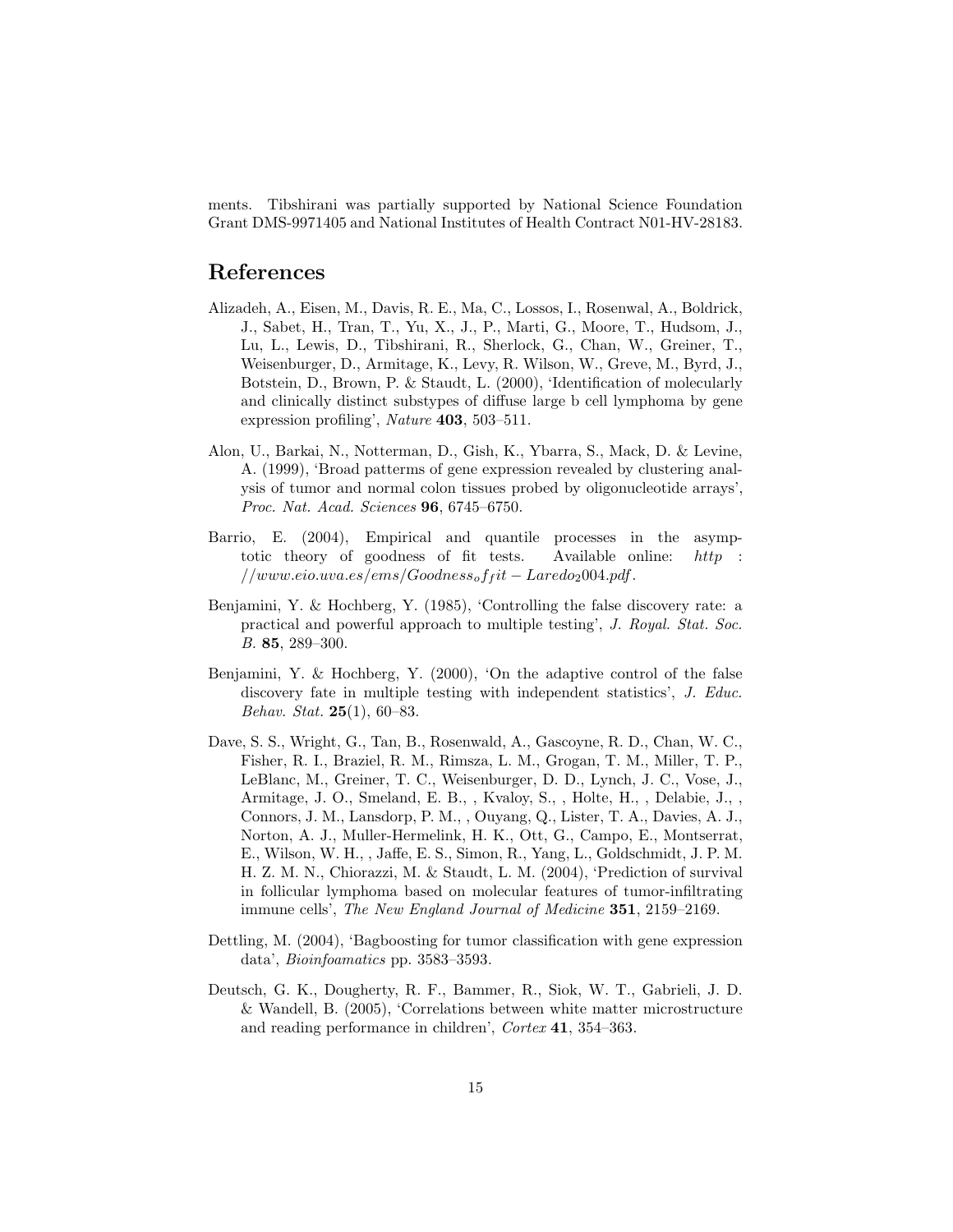- Donoho, D. & Jin, J. (2004), 'Higher criticism for detecting sparse heterogeneous mixtures', Annals of Statistics (23), 962–994.
- Dudoit, S., Yang, Y., Callow, M. & Speed, T. (2000), Statistical methods for identifying differentially expressed genes in replicated cdna microarray experiments. Unpublished, available at http://www.stat.berkeley.edu/users/sandrine.
- Efron, B. & Tibshirani, R. (2002), 'Microarrays, empirical bayes methods, and false discovery rates', Gen. Epi. .
- Efron, B., Tibshirani, R., Storey, J. & Tusher, V. (2001), 'Empirical bayes analysis of a microarray experiment', J. Amer. Statist. Assoc pp. 1151– 1160.
- Genovese, C. & Wasserman, L. (2002), 'Operating characteristics and extensions of the FDR procedure', J. Roy. Stat. Soc., Ser. B 64, 499–517.
- Golub, T., Slonim, D. K., Tamayo, P., Huard, C., Gaasenbeek, M., Mesirov, J. P., Coller, H., Loh, M. L., Downing, J. R., Caligiuri, M. A., Bloomfield, C. D. & Lander, E. S. (1999), 'Molecular classification of cancer: class discovery and class prediction by gene expression monitoring', Science 286, 531–536.
- Hanley, J. A. & McNeil, B. J. (1982), 'The meaning and use of the area under a receiver operating characteristic (ROC) curve',  $Radiology 143, 29-36$ .
- Khan, J., Wei, J. S., Ringnér, M., Saal, L. H., Ladanyi, M., Westermann, F., Berthold, F., Schwab, M., Antonescu, C. R., Peterson, C. & Meltzer, P. S. (2001), 'Classification and diagnostic prediction of cancers using gene expression profiling and artificial neural networks', Nature Medicine 7, 673– 679.
- Liao, C., Worsley, K., Poline, J.-B., Aston, J., Duncan, G. & Evans, A. (n.d.), 'Estimating the delay of the response in fMRI data', NeuroImage 16, 593– 606.
- Pepe, M. S. (2003), 'Partial auc estimation and regression', Biometrics 59(3), 614–623. \*http://www.blackwell-synergy.com/doi/abs/10.1111/1541-0420.00071
- Pomeroy, S., Tamayo, P., Gaasenbeek, M., Sturla, L., Angelo, M., McLaughlin, M., Kim, J., Goumnerova, L., Black, P., Lau, C., Allen, J., Zagzag, D., Olson, J., Curran, T., Wetmore, C., Biegel, J., Poggio, T., Mukherjee, S., Rifkin, R., Califano, A., Stolovitzky, G., Louis, D., Mesirov, J., Lander,

tumour outcome based on gene expression', Nature 5, 436-42.

E. & Golub, T. (2002), 'Prediction of central nervous system embryonal